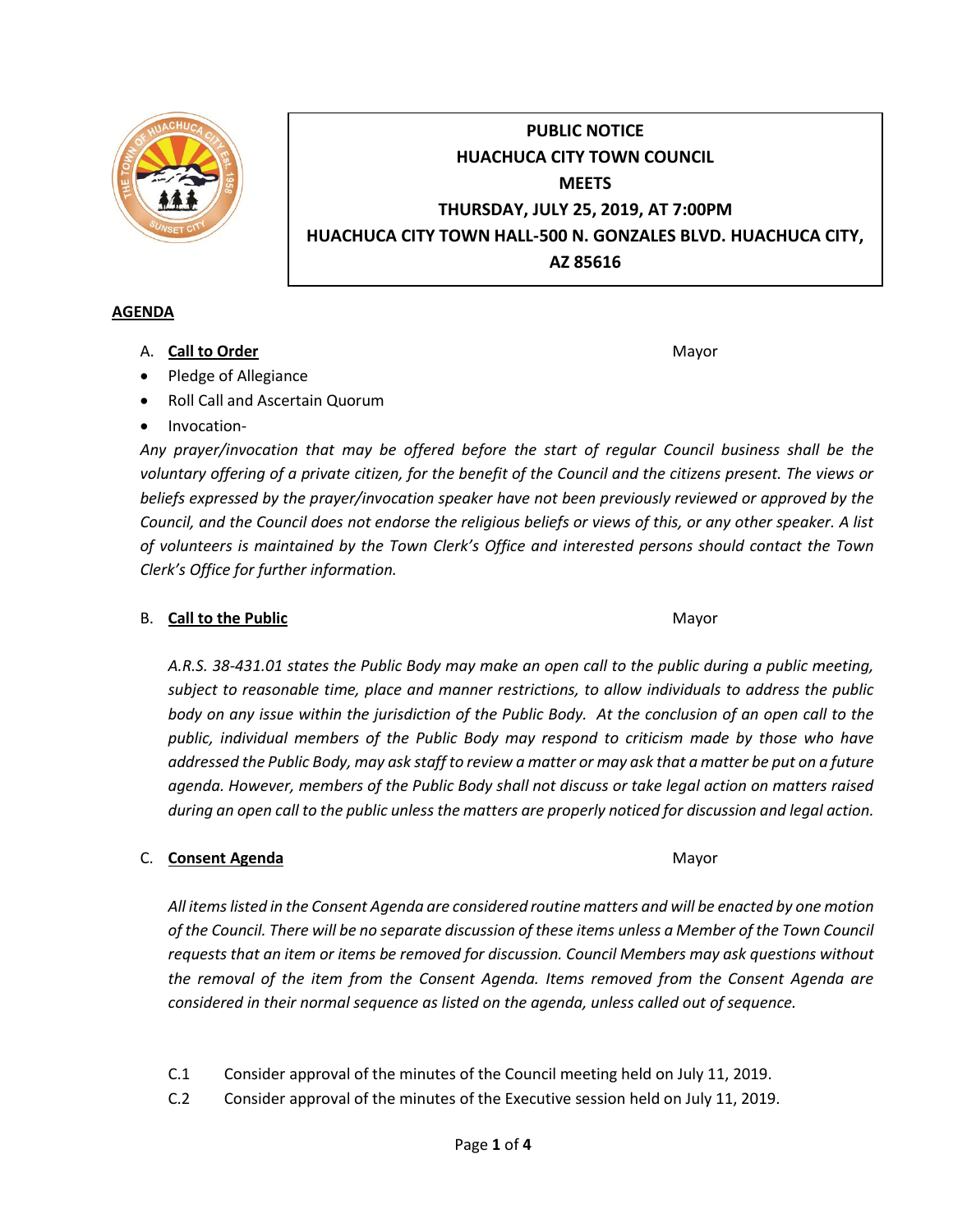- C.3 Consider approval of the minutes of the Council work session on July 11, 2019.
- C.4 Consider approval of the Payment Approval Report in the amount of \$ **227,774.07**
- C.5 Authorize the declaration as surplus property the following items, to be sold by auction or otherwise disposed of in accordance with Town Policy:
- a. Caterpillar 613 Water-Pull VIN# 79V22844

#### D. **Unfinished Business before the Council** Mayor

*Public comment will be taken at the beginning of each agenda item, after the subject has been announced by the Mayor and explained by staff. Any citizen who wishes, may speak one time for five minutes on each agenda item before or after Council discussion. Questions from Council Members, however, may be directed to staff or a member of the public through the Mayor at any time.*

- D.1 Discussion and/or Action [Mayor Wallace]: The Council might vote to go into Executive [closed] session, pursuant to A.R.S. 38-431.03(A) (3) & (4), for legal advice concerning the settlement agreement with Dusk till Dawn and acquisition of the property. The Council might adopt amendments to the settlement agreement and might authorize procurement of additional environmental consulting and testing services. Any formal action on this item will be taken in open session.
- D.2 Discussion only [Mayor Wallace]: Amendment of the School Road agreement with Tombstone Unified School District, which was adopted by the Town and then amended by Resolution 2019-13, in an effort to resolve an easement dispute with the District. The amendment might include the Town agreeing to add gravel to the parking area within the easement.

### E. **New Business before the Council** Mayor

*Public comment will be taken at the beginning of each agenda item, after the subject has been announced by the Mayor and explained by staff. Any citizen who wishes, may speak one time for five minutes on each agenda item before or after Council discussion. Questions from Council Members, however, may be directed to staff or a member of the public through the Mayor at any time.*

- E.1 Discussion and or/Action [Mayor Wallace]: Presentation of August yard of the month winners.
- E.2 Discussion and/or Action [Manager Williams]: Presentation of June 2019 Town financial statements.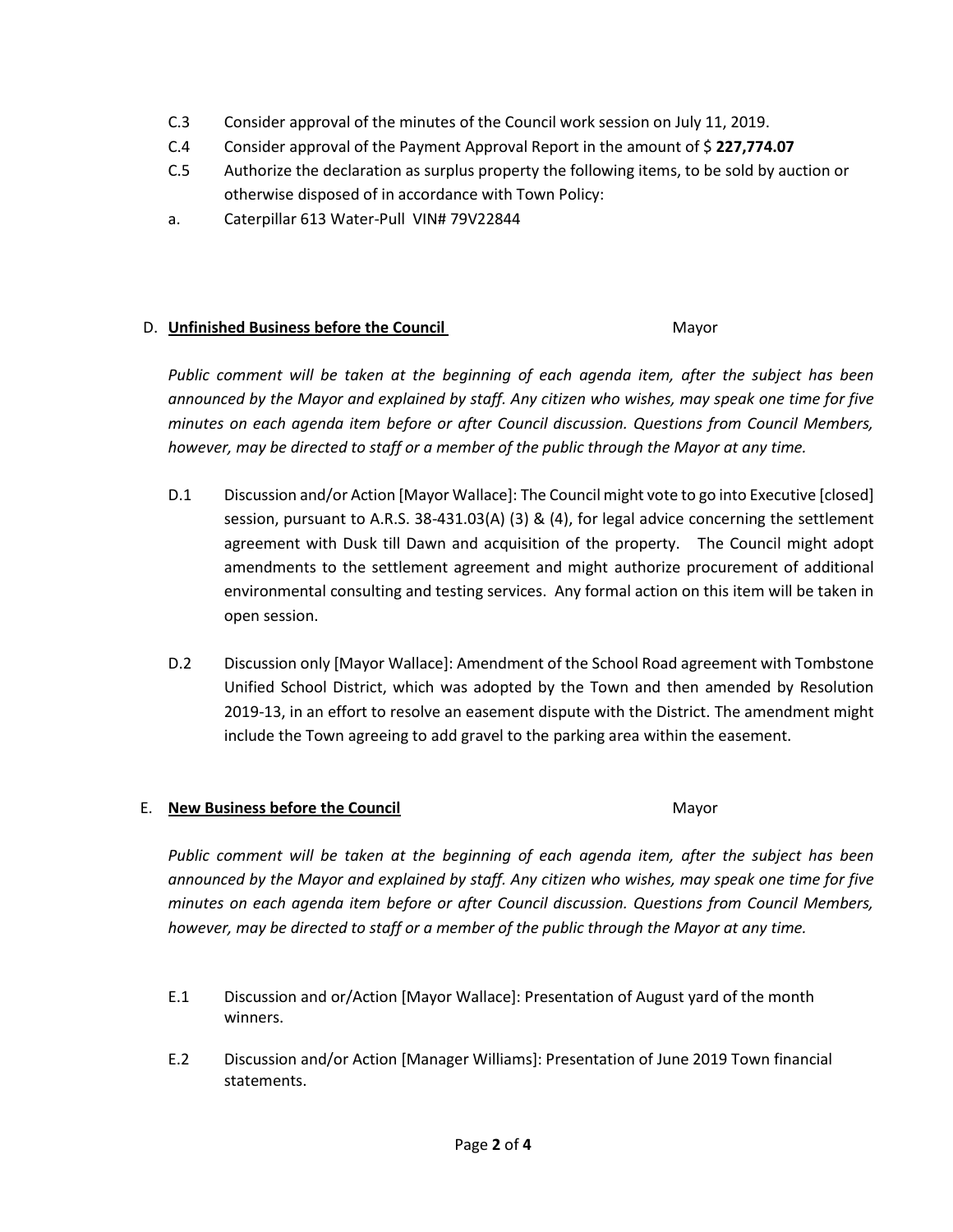- E.3 Discussion and/or Action [Fire Chief Bidon]: Update on Insurance Services Office (ISO) Fire Protection Ratings in and around Huachuca City.
- E.4 Discussion and/or Action [Director Halterman]: Consider approval of spending up to \$50,000 from landfill surplus funds to purchase a replacement Caterpillar Water-Pull apparatus. The Council will also consider the possibility of repairing the Town's current apparatus, and may select a vendor to make repairs.
- E.5 Discussion and/or Action [Director Harvey]: Council decision to establish a Memorandum of Understanding (MOU) between the Town of Huachuca City and the Community Garden to establish a garden area behind the Town library.
- E.6 Discussion and/or Action [Manager Williams]: Update on establishment of Town savings accounts and account balances.
- E.7 Discussion and/or Action [Mayor Wallace]: Council decision to reschedule or cancel the August 22, 2019, Council meeting due to a scheduling conflict with the League of Arizona Cities and Towns conference.
- E.8 Discussion and/or Action [Manager Williams]: Council approval of expense of \$5500 to remove silt from landfill groundwater well MW-1 and to have a survey performed of MW-1.
- E.9 Discussion and/or Action [Mayor Wallace]: Council approval of Resolution 2019-25 to approve the installation of two stop signs at the intersection of Mohave and Navajo streets.
- F. Town Manager's Report
- G. Items to be placed on future agendas
- H. Reports of Current Events by Council members
- I. Adjournment

| $\sim$ 00 to 0.00 pm sq. $\sim$ 0.00 $\sim$ 0.00 $\sim$ 0.00 $\sim$ 0.00 to 0.00 $\sim$ 0.00 to 0.00 $\sim$ |                              |                                        |
|-------------------------------------------------------------------------------------------------------------|------------------------------|----------------------------------------|
| <b>Town Hall Bulletin Board</b>                                                                             | <b>Town Hall Lobby</b>       | <b>Town Website</b>                    |
| 500 N. Gonzales Blvd.                                                                                       | 500 N. Gonzales Blvd.        | https://huachucacityaz.gov             |
| Huachuca City, AZ 85616                                                                                     | Huachuca City, AZ 85616      |                                        |
| Huachuca City U.S. Post Office                                                                              | <b>Huachuca City Library</b> | <b>Huachuca City Police Department</b> |
| 690 N. Gonzales Blvd.                                                                                       | 506 N. Gonzales Blvd.        | 500 N. Gonzales Blvd.                  |
| Huachuca City, AZ 85616                                                                                     | Huachuca City, AZ 85616      | Huachuca City, AZ 85616                |

Posted at 5:00pm July 23, 2019, at the following locations:

*Janine Collins*